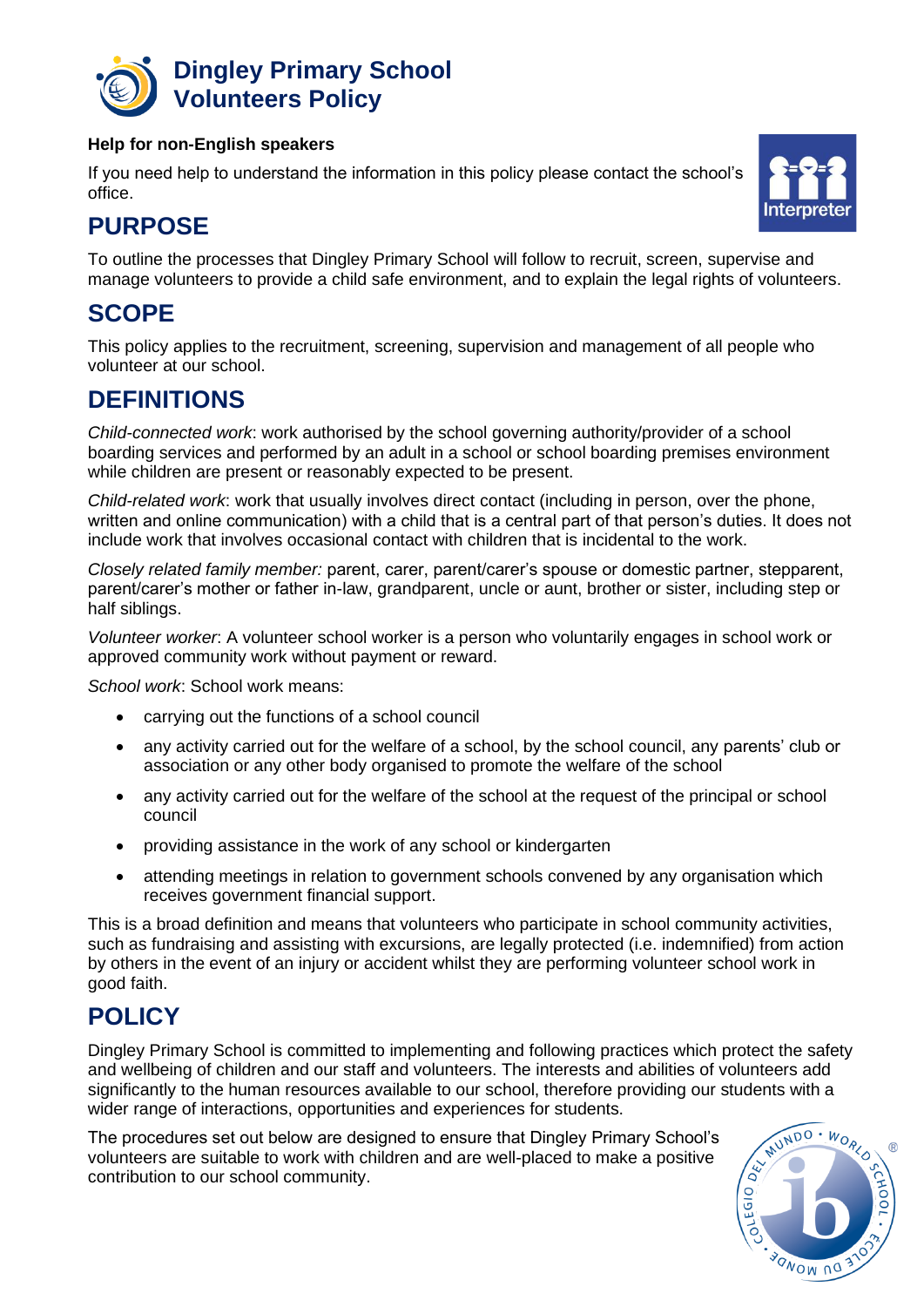

#### **Becoming a volunteer**

Members of our school community who would like to volunteer are encouraged to apply to be a volunteer when the school sends out request for assistance e.g. excursion helpers, reading helpers, . These requests usually come from the home group teacher.

#### **COVID-19 vaccination information**

Our school follows Department of Education and Training policy with respect to the requirements relating to attendance on school sites and COVID-19 vaccinations.

For further information, refer to:

• COVID-19 Vaccinations – [Visitors and Volunteers on School Sites](https://www2.education.vic.gov.au/pal/covid-19-vaccinations-visitors-volunteers/policy)

#### **Suitability checks including Working with Children Clearances**

#### *Working with students*

Dingley Primary School values the many volunteers that assist in our classrooms, with sports events, camps, excursions, productions and programs. To ensure that we are meeting our legal obligations under the *Worker Screening Act* and the Child Safe Standards, Dingley Primary School is required to undertake suitability checks which in most cases will involve asking for evidence of a Working with Children (WWC) Clearance. Additional suitability checks may also be required depending on the volunteer role, such as reference, proof of identity, qualification and work history involving children checks.

Considering our legal obligations, and our commitment to ensuring that Dingley Primary School is a child safe environment, we will require volunteers to obtain a WWC Clearance and produce their valid card to the Business Manager for verification in the following circumstances:

- **Volunteers who are not parent/family members** of any student at the school if they are engaged in child-related work regardless of whether they are being supervised.
- **Parent/family volunteers** who are assisting with any classroom or school activities involving direct contact with children in circumstances where the volunteer's child is **not** participating, or does not ordinarily participate in, the activity.
- **Parent/family volunteers** who assist with excursions (including swimming), camps and similar events, regardless of whether their own child is participating or not.
- **Parent/family volunteers** who regularly assist in school activities, regardless of whether their own child is participating or not.
- **Parent/community School Council members** sitting on School Council with student School Council members, regardless of whether their own child is a student member or not.

In addition, depending on the nature of the volunteer work, our school may ask the volunteer to provide other suitability checks at its discretion (for example, references, work history involving children and/or qualifications). Proof of identity may also be required in some circumstances.

#### *Non child-related work*

On some occasions, parents and other members of the school community may volunteer to do work that is not child-related. For example, volunteering on the weekend for gardening, maintenance, working bees, parents and friends club coordination, school council, participating in sub-committees of school council, fete coordination, other fundraising groups that meet in the evenings during which children will not be, or would not reasonably be expected to be, present.

At Dingley Primary School, volunteers for this type of work will still be required to provide proof of ID.

School council members and volunteers on any sub-committee of School Council will be asked to provide evidence of a valid WWC Clearance. Whilst we acknowledge that these volunteers will not be engaging in child-related work as part

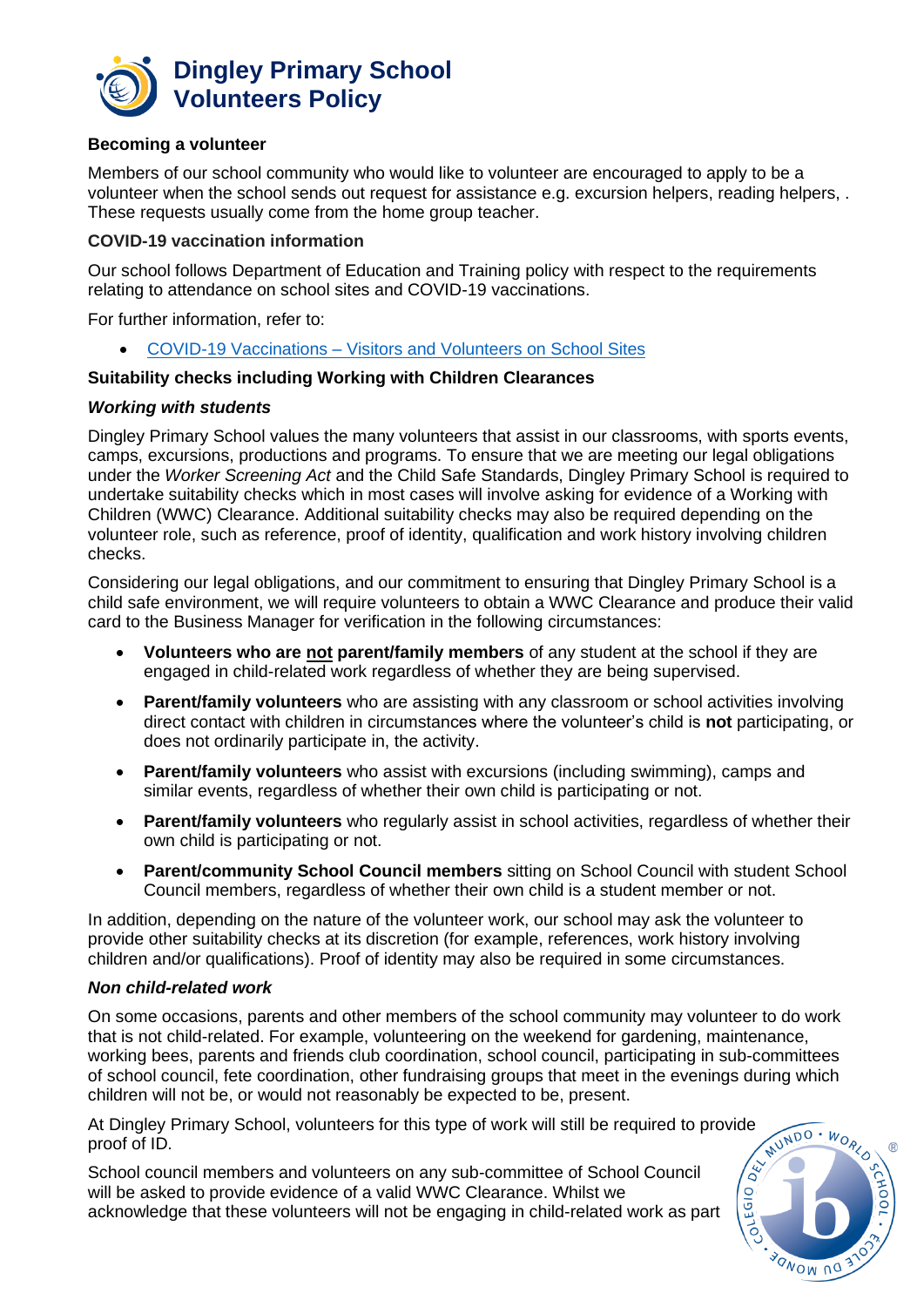

### **Dingley Primary School Volunteers Policy**

of their role, even when there is a student sitting on the School Council, we believe that it is important that our volunteers who are involved in making important decisions about our school which will have an impact on students do have a valid WWC Clearance.

#### **Training and induction**

Under the Child Safe Standards volunteers must have an appropriate induction and training in child safety and wellbeing.

To support us to maintain a child safe environment, before engaging in any work where children are present or reasonable likely to be present, volunteers must familiarise themselves with the policies, procedures and code of conduct referred to in our Child Safety Induction Pack and ensure the actions and requirements in these documents are followed when volunteering for our school.

Depending on the nature and responsibilities of their role, Dingley Primary School may also require volunteers to complete additional child safety training.

#### **Management and supervision**

Volunteer workers will be expected to comply with any reasonable direction of the principal (or their nominee). This will include the requirement to follow our school's policies, including, but not limited to our Child Safety and Wellbeing Policy, our Child Safety Code of Conduct and Statement of Values and Philosophy.

Volunteer workers will also be expected to act consistently with Department of Education and Training policies, to the extent that they apply to volunteer workers, including the Department's policies relating to [Equal Opportunity and Anti-Discrimination,](https://www2.education.vic.gov.au/pal/equal-opportunity/policy-and-guidelines) [Sexual Harassment](https://www2.education.vic.gov.au/pal/sexual-harassment/overview) and [Workplace Bullying.](https://www2.education.vic.gov.au/pal/workplace-bullying/policy)

The principal (or their nominee) will determine the level of school staff supervision required for volunteers, depending on the type of work being performed, and with a focus on ensuring the safety and wellbeing of students.

The principal has the discretion to make a decision about the ongoing suitability of a volunteer worker and may determine at any time whether or not a person is suitable to volunteer at Dingley Primary School.

#### **Privacy and information-sharing**

Volunteers must ensure that any student information they become aware of because of their volunteer work is managed sensitively and in accordance with the [Schools' Privacy Policy](https://www.education.vic.gov.au/Pages/schoolsprivacypolicy.aspx) and the Department's policy on [Privacy and Information Sharing.](https://www2.education.vic.gov.au/pal/privacy-information-sharing/policy)

Under these policies, student information can and should be shared with relevant school staff to:

- support the student's education, wellbeing and health;
- reduce the risk of reasonably foreseeable harm to the student, other students, staff or visitors;
- make reasonable adjustments to accommodate the student's disability; or
- provide a safe and secure workplace.

Volunteers must immediately report any child safety concerns that they become aware of to a member of staff to ensure appropriate action. There are some circumstances where volunteers may also be obliged to disclose information to authorities outside of the school such as to Victoria Police. For further information on child safety responding and reporting obligations refer to: *Child Safety Responding and Reporting Obligations (including Mandatory Reporting) Policy and Procedures.* 

#### **Records management**

While it is unlikely volunteers will be responsible for any school records during their volunteer work, any school records that volunteers are responsible for must be provided to the Business Manager to ensure they are managed in accordance with the Department's policy: [Records Management –](https://www2.education.vic.gov.au/pal/records-management/policy) Schools.

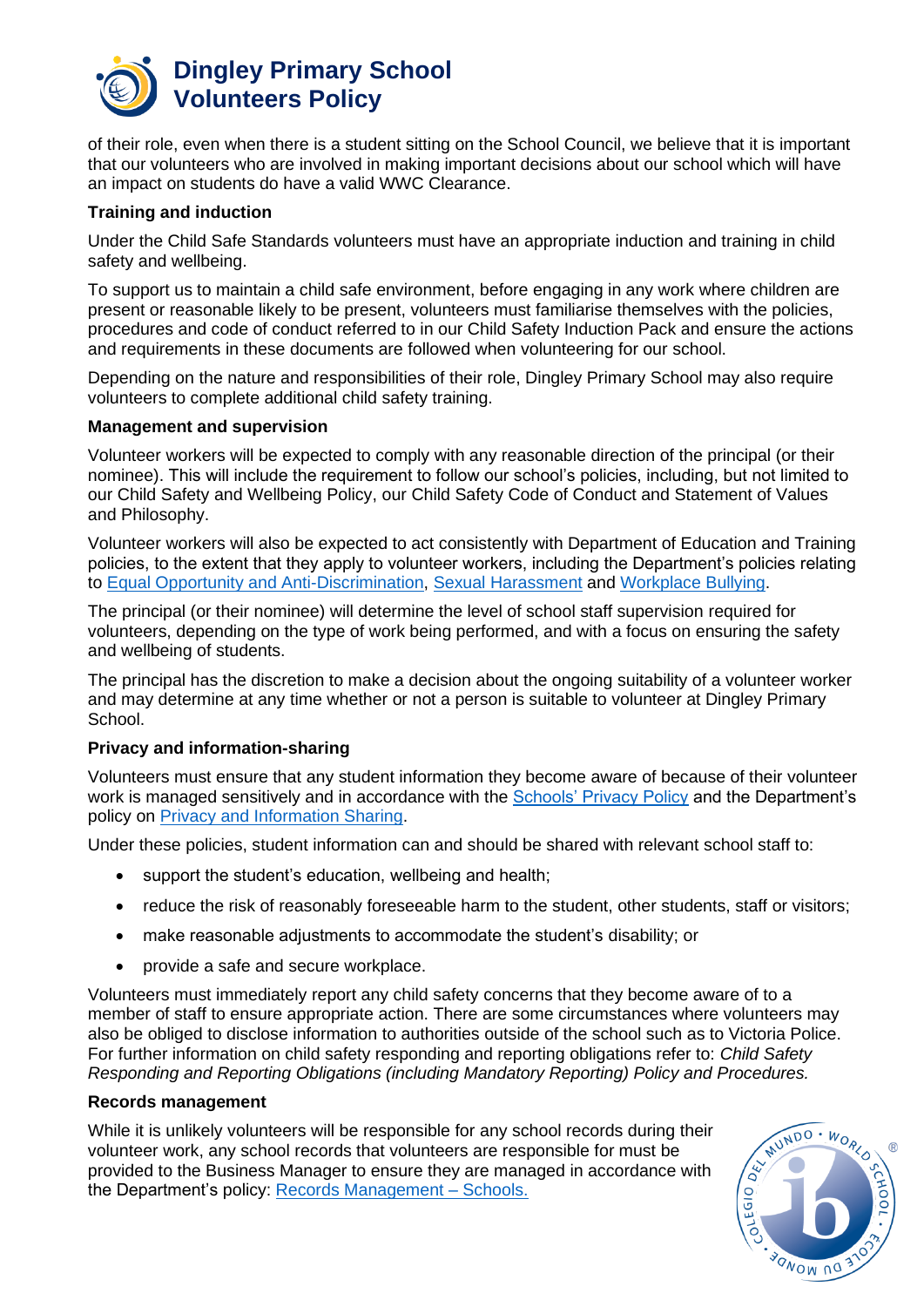

#### **Compensation**

#### *Personal injury*

Volunteer workers are covered by the Department of Education and Training's Workers' Compensation Policy if they suffer personal injury in the course of engaging in school work.

#### *Property damage*

If a volunteer worker suffers damage to their property in the course of carrying out school work, the Minister (or delegate) may authorise such compensation as they consider reasonable in the circumstances. Claims of this nature should be directed to the principal who will direct them to the Department's Legal Division.

#### *Public liability insurance*

The Department of Education and Training's public liability insurance policy applies when a volunteer worker engaged in school work is legally liable for:

- a claim for bodily injury to a third party
- damage to or the destruction of a third party's property.

### **COMMUNICATION**

This policy will be communicated to our school community in the following ways:

- available publicly on our school's website
- included in induction processes for relevant staff
- included as a link in all invitations to prospective volunteers
- included in our staff handbook/manual
- discussed in an annual staff briefing/meeting
- made available in hard copy from school administration upon request.

### **RELATED POLICIES AND RESOURCES**

Dingley Primary School policies and resources relevant to this policy include:

- Statement of Values and Philosophy
- Visitors Policy
- Child Safety and Wellbeing Policy
- Child Safety Code of Conduct
- Child Safety Responding and Reporting Obligations Policy and Procedures
- Inclusion and Diversity Policy
- Dingley Primary School Child Safety Induction Pack

#### Department policies:

- [Equal Opportunity and Anti-Discrimination](https://www2.education.vic.gov.au/pal/equal-opportunity/policy-and-guidelines)
- [Child Safe Standards](https://www2.education.vic.gov.au/pal/child-safe-standards/policy)
- [Privacy and Information Sharing](https://www2.education.vic.gov.au/pal/privacy-information-sharing/policy)
- [Records Management –](https://www2.education.vic.gov.au/pal/records-management/policy) School Records
- [Sexual Harassment](https://www2.education.vic.gov.au/pal/sexual-harassment/policy-and-guidelines)
- [Volunteers in Schools](https://www2.education.vic.gov.au/pal/volunteers/policy)
- [Volunteer OHS Management](https://www2.education.vic.gov.au/pal/volunteer-ohs-management/policy)
- [Working with Children and Other Suitability Checks for School Volunteers and Visitors](https://www2.education.vic.gov.au/pal/suitability-checks/policy)
- [Workplace Bullying](https://www2.education.vic.gov.au/pal/workplace-bullying/policy)